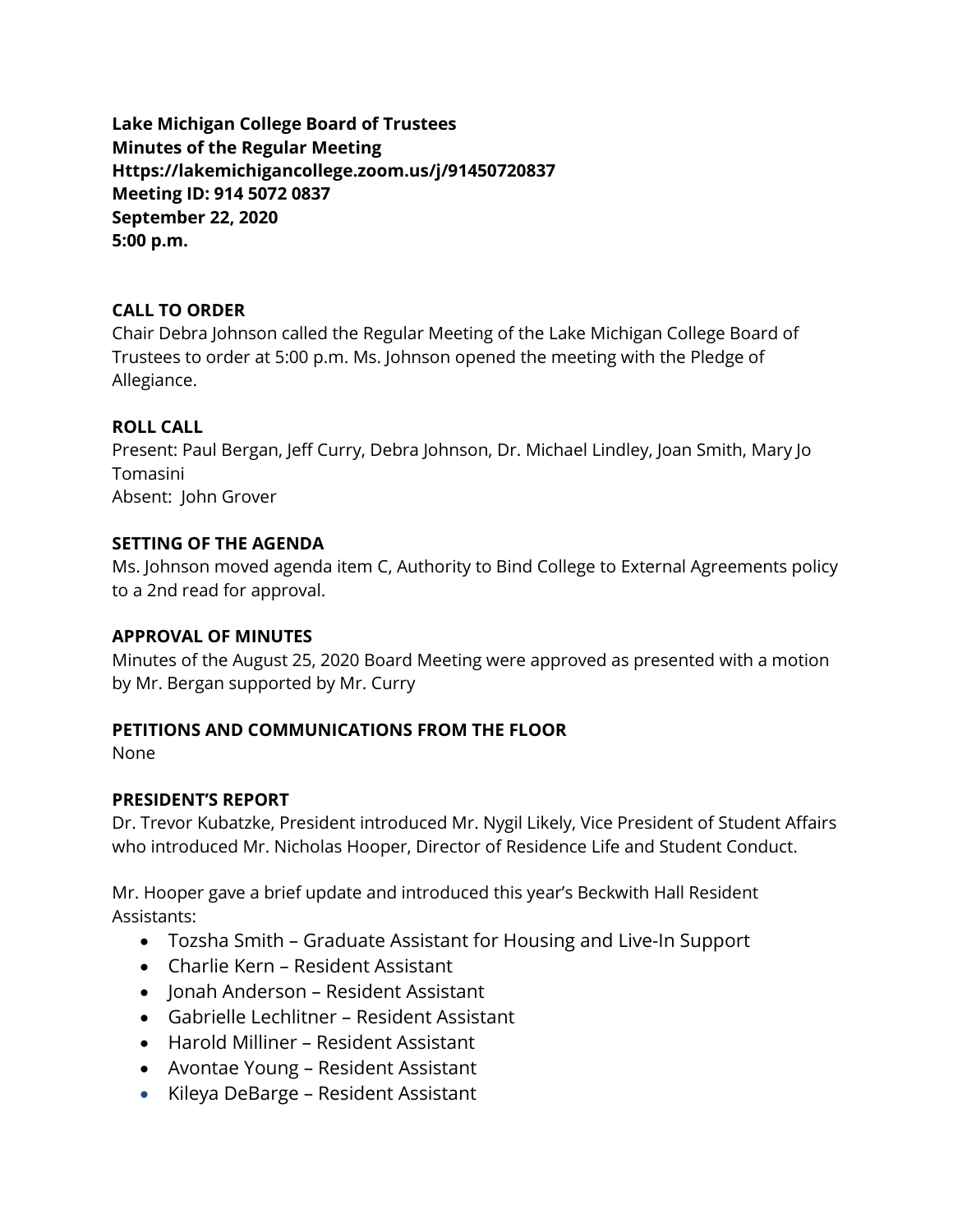Mr. Hooper also gave an update on safety protocols students are following across all campuses to help prevent the spread of COVID-19. Dr. Kubatzke thanked the students for attending the meeting.

### **Academic Affairs**

Dr. Leslie Kellogg, Provost and Vice President, Academic Affairs reported on the progress of the College's committee structure and the progress of realigning the committees' charges with College goals. She also discussed how the College is addressing the challenges presented in terms of refining remote instructional delivery modes and the plan to survey faculty and students to help identify any needed improvements in instruction.

Dr. Kellogg also reported on the status of the interim report on Assessment of Student Learning and Discipline and Program Review for the Higher Learning Commission.

## **Comments:**

Mr. Bergan expressed the Board's appreciation for the College's work that has been done with Guided Pathways and asked for a presentation in the near future.

## **OLD BUSINESS**

None

### **NEW BUSINESS**

# **RADIOLOGIC TECHNOLOGY EQUIPMENT REQUEST**

To support effective instruction during the COVID-19 pandemic, College administration requests approval to purchase a large format multi-touch clinical imaging and anatomical visualization platform for online, collaborative learning in our Radiologic Technology program. A complete Picture Archiving and Communication System (PACS) workstation will offer advanced visualizations of large datasets and the ability to import end-user patient cases. Included software provides a complete, whole body, 3D and cross-sectional anatomical reference built on data from the Visible Human Project. Over 50 students annually will benefit from hands-on learning experiences using this new equipment.

### **ACTION:**

College administration recommends that the Board of Trustees authorize the College to award a contract Touch of Life Technologies to provide the Radiologic Technology Program equipment described herein in the amount of \$109,425 plus \$2,500 for necessary infrastructure to support equipment installation.

**MOTION** by Dr. Lindley with support by Mr. Bergan to award a contract to Touch of Life Technologies to provide the Radiologic Technology Program equipment described herein in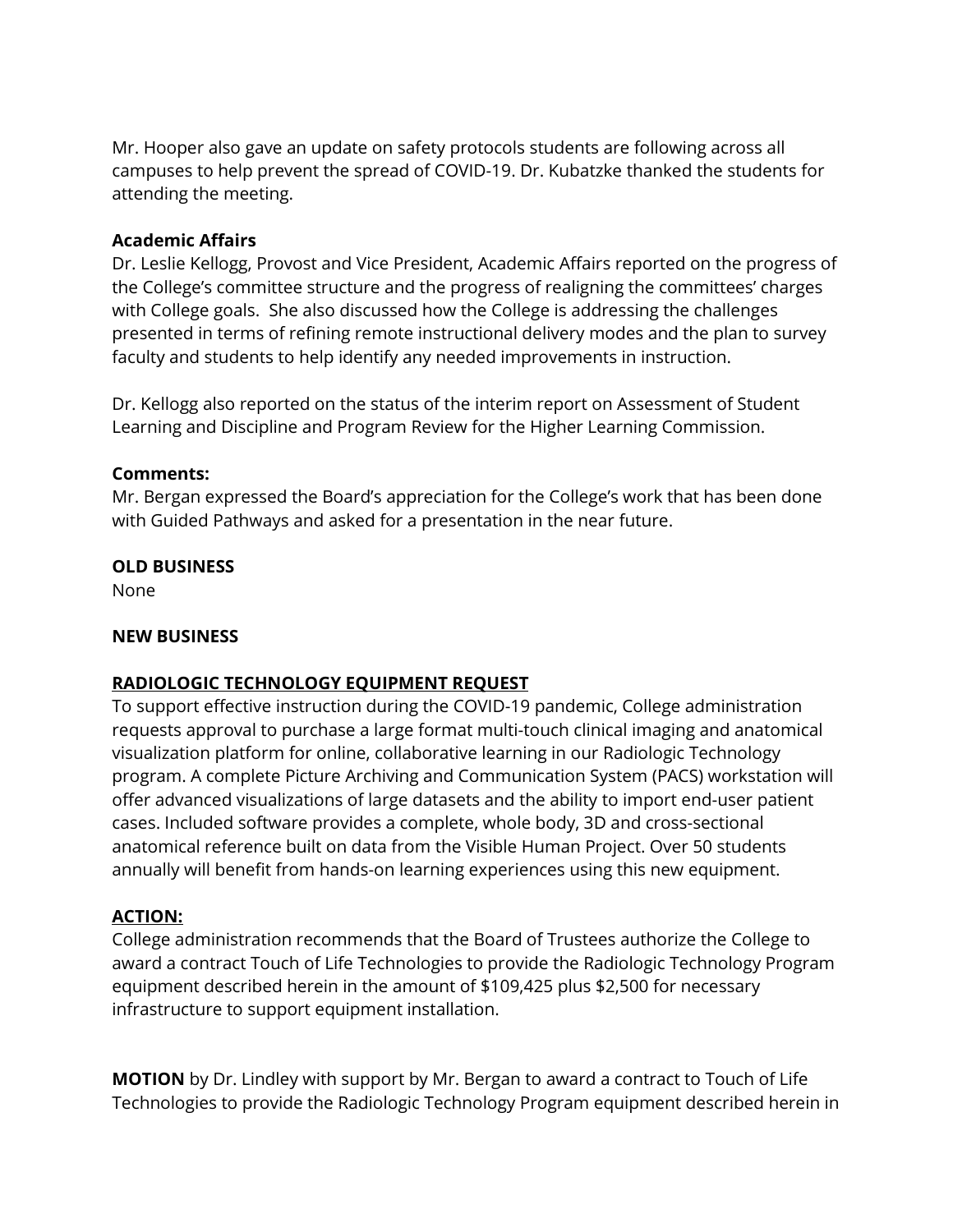the amount of \$109,425 plus \$2,500 for necessary infrastructure to support equipment installation.

#### ROLL CALL VOTE

| Yeas: | Paul Bergan, Debra Johnson, Michael<br>Lindley, Joan Smith, Mary Jo Tomasini, Jeff<br>Curry |
|-------|---------------------------------------------------------------------------------------------|
| Nays: | None                                                                                        |
|       | Absent: John Grover                                                                         |

APPROVED

#### **POLICY REVISIONS**

As part of ongoing efforts to review college polices in support of continuous quality improvement efforts, the following policy revisions were presented to the Board of Trustees for review and/or approval.

### **AUTHORITY TO BIND COLLEGE TO EXTERNAL AGREEMENTS**

Office of Origin: Board of Trustees Responsibility: President Original Date Adopted: Last Date Approved: 04-22-2020, 09-22-20

Dates Reviewed: 08-24-15; 08-11-17; 12-04-19, 08-26-20

Delegation of authority represents the legal power to act in the name of Lake Michigan College (the College) to bind the College to an obligation. Signing an agreement is the most common way delegated authority is exercised.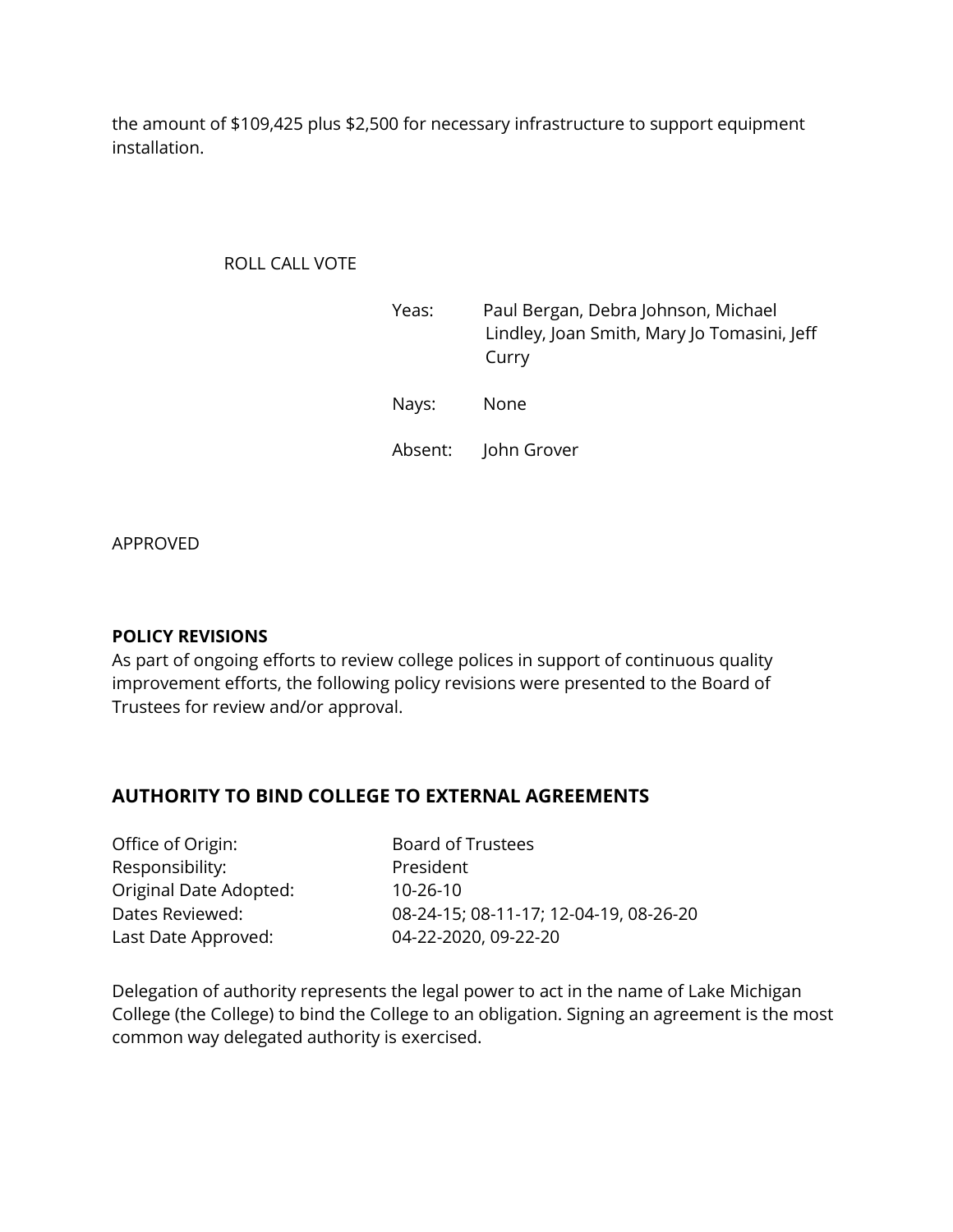This policy delineates who has the authority to obligate the College to an external organization. This policy does not apply to those approvals required for processes internal to the College (e.g., timesheets, journal entries, purchase requisitions.)

The College is not bound by and may not recognize as binding any obligation made by an unauthorized person.

Any employee who fails to comply with this policy may be subject to disciplinary action ranging from reprimand to discharge. The nature and severity of the disciplinary action will be consistent with established disciplinary procedures.

## **Authorized Signatures**

The President, acting on behalf of and through the authority of the Board of Trustees (the Board), is vested with general authority to execute documents and contracts on behalf of the College.

The President has also delegated signature authority to members of the executive management team (Cabinet) to bind the College as outlined in *Appendix I – Delegation of Authority for Transactions with External Organizations*.

In addition, others employees have been given authority to bind the College in specific instances as outlined in *Appendix II – Limited Delegation of Signature Authority within Area of Responsibility with External Organizations*.

Delegations in the appendices following are tied to the position and not to a specific individual – i.e., a person acting on an interim basis assumes the same authority to bind as if he or she held the position on a regular basis.

### **Delegation of Signature Authority Modification**

Requests to modify the delegation of signature authority are to be directed to the President. The President may also make non-substantive changes to this policy to reflect changes to or elimination of titles or positions.

### **Required Procedure**

Normal consultations, administrative reviews, and approvals are expected to occur prior to binding signature including, where appropriate, review by the President, appropriate Cabinet member, and/or College legal counsel.

# **Internal Controls**

Proper segregation of duties must be maintained at all times so that no single employee is authorized to both approve a commitment of funds and to authorize the payment process.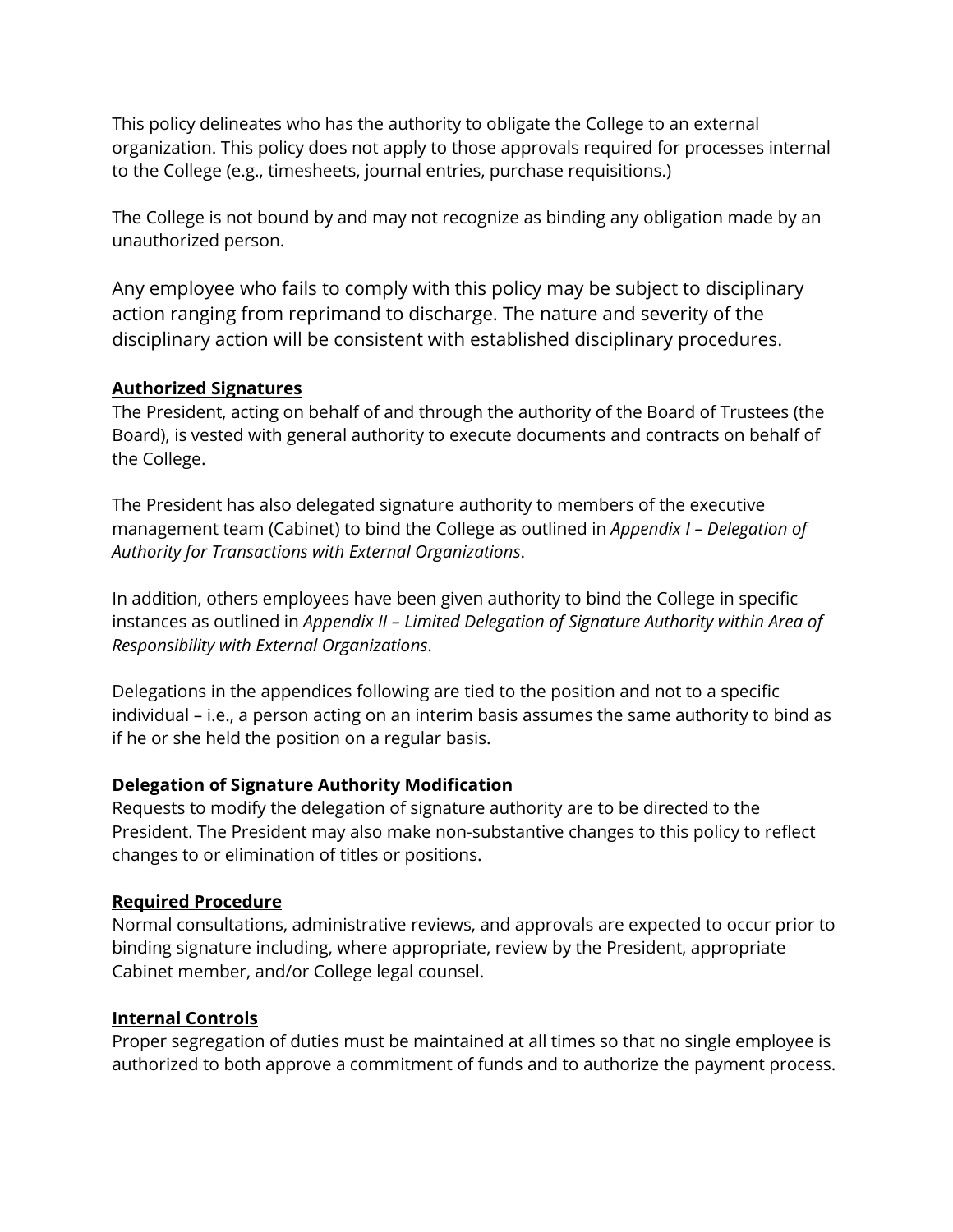Therefore, a person with delegated signing authority may not authorize the commitment of funds beyond those budgeted or approved in writing by a Cabinet member.

# **Conflicts**

A person with delegated signing authority may not obligate the College to an agreement in which he or she has or could have a personal interest that would prevent objective analysis, such as one where he or she would personally benefit. Agreements in this category must be authorized by the person with authority at the next highest level organizationally.

# **Appendix I: Delegation of Authority with External Organizations**

# **Up to \$100,000 and \$100,000+ with Board Approval**

- Chief Financial Officer
- President
- Provost and Vice President, Academic Affairs
- Vice President, Advancement & Community Impact
- Vice President, Student Affairs

# **Up to \$25,000**

- Dean, Accreditation, Planning, & Quality
- Dean, Arts & Sciences Education
- Dean, Career & Workforce Education
- Dean, Health Sciences Education
- Executive Director, Facilities Management

# **Appendix II: Limited Delegation of Authority within Area of Responsibility with External Organizations**

# **Budget Managers**

• Contracts and purchases up to \$2,500 within area of responsibility

# **Director, Hanson Technology Center**

• Workforce Training & Development (WTD) and Hanson Center Technology related contracts and purchases up to \$10,000

# **Director, IT Operations; Director, Enterprise Solutions**

• IT, technology, and telecomm contracts and purchases up to \$10,000

# **Director, Mainstage**

• Mainstage contracts and purchases up to \$10,000

# **Executive Director, Community Impact & Resource Development**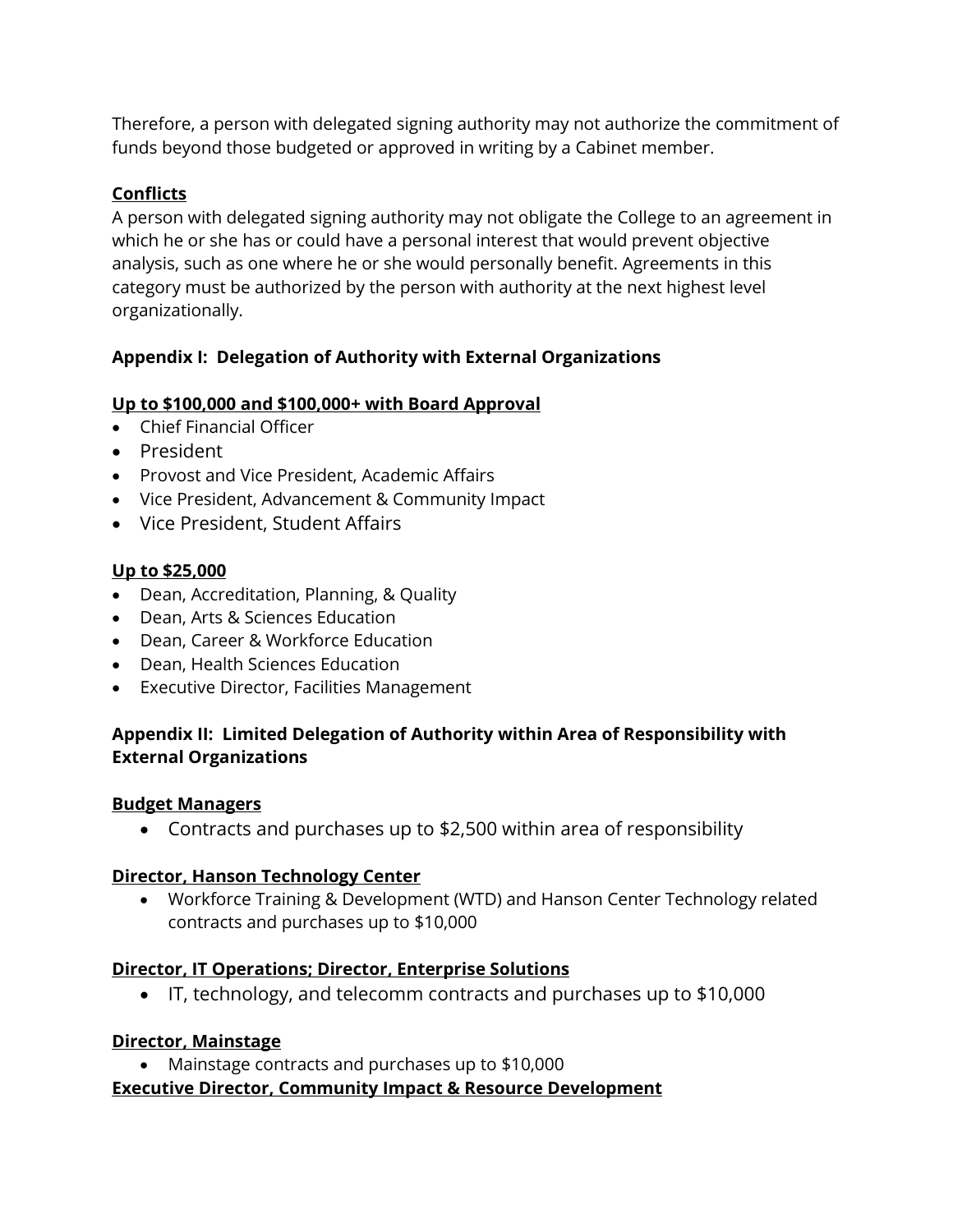• Foundation contracts and purchases up to \$10,000

### **Executive Director, Facilities Management**

• Contracts up to \$100,000 if related to a capital project approved by the Board

### **Executive Director, Finance**

• Finance contracts and purchases up to \$10,000

### **Executive Director, Human Resources**

• Human Resources contracts and purchases up to \$10,000

## **Executive Director, Marketing & Communications**

• Marketing contracts and purchases up to \$10,000

## **Executive Director, Mendel Center Operations**

• Mendel Center contracts, sponsorship and trade agreements, and purchases up to \$10,000

### **Grant Managers**

• Contracts and purchases up to \$2,500 within area of responsibility

### **Manager, Purchasing & Risk Management**

• Purchasing contracts, purchase orders, and purchases up to \$10,000

### **Vice President, Advancement & Community Impact**

• Mendel Center artist/speaker/performer contracts with the co-signature of the Executive Director, Mendel Center Operations. Written notice of signed artist/speaker/performer contracts over \$100,000 will be made to the Board Chair and the President within one business day of binding.

**MOTION** by Ms. Smith with support by Mr. Bergan to approve the policy revision as presented.

ROLL CALL VOTE

Yeas: Paul Bergan, Debra Johnson, Michael Lindley, Joan Smith, Mary Jo Tomasini, Jeff Curry

Nays: None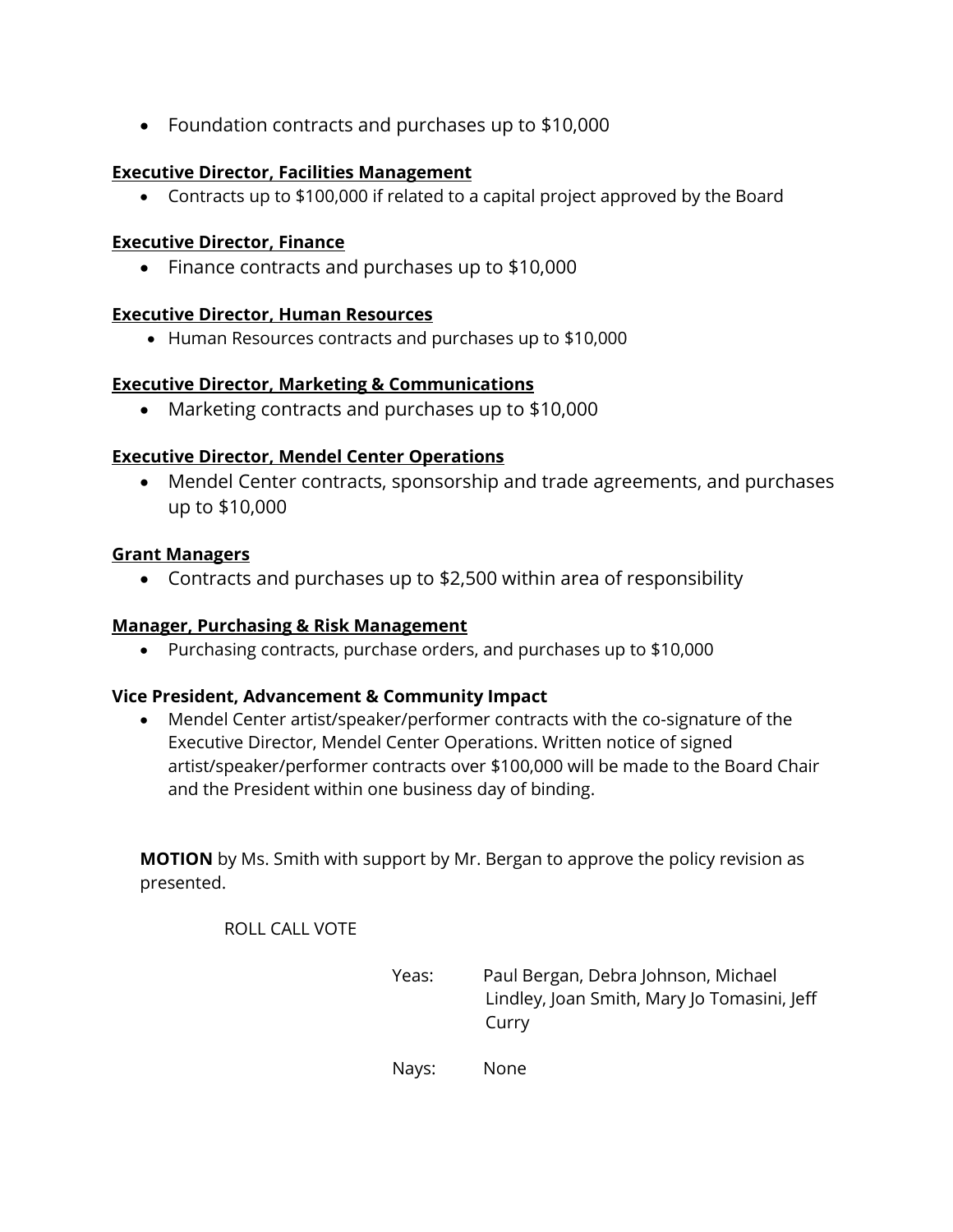Absent: John Grover

#### **APPROVED**

#### **First Read policies carried over to October for a 2nd Read:**

- 1. Acceptable Use for Technology Resources
- 2. Bank Accounts
- 3. Email Employees (delete)
- 4. Investment

### **ACCEPTABLE USE OF TECHNOLOGY**

| Information Technologies                                   |
|------------------------------------------------------------|
| Director, IT Operations and Director, Enterprise Solutions |
| $02 - 20 - 96$                                             |
| 01-15-12, 06-28-18, 08-19-20                               |
| 01-15-12 10-27-20 [board meeting date]                     |
|                                                            |

All Lake Michigan College (LMC) employees, contractors, students, and guests ("users") who have any form of access to technology resources that reside at any LMC facility or that attach to any LMC network or a cloud system that hosts LMC data (collectively, "technology") are subject to this policy. Technology includes, but is not limited to, computer systems, email, internet, wireless/wired networks, network access, hardware, and software.

Use of LMC technology is a privilege, not a right, and must fall within the acceptable use in this policy. LMC has the right to monitor use of its technology, including internet use, sites visited, programs used, and electronic communications made. Monitoring may be conducted without notice. There should be no expectation of privacy when using LMC technology, including LMC email.

Users are responsible for all activities conducted with their LMC ID as well as any other individual credential.

Nothing in this policy precludes separate conditions of use from being implemented for individual technologies. Such conditions would be deemed to supplement, rather than replace, this policy.

In general, acceptable use is defined as use that is:

- legal
- ethical
- respects intellectual property rights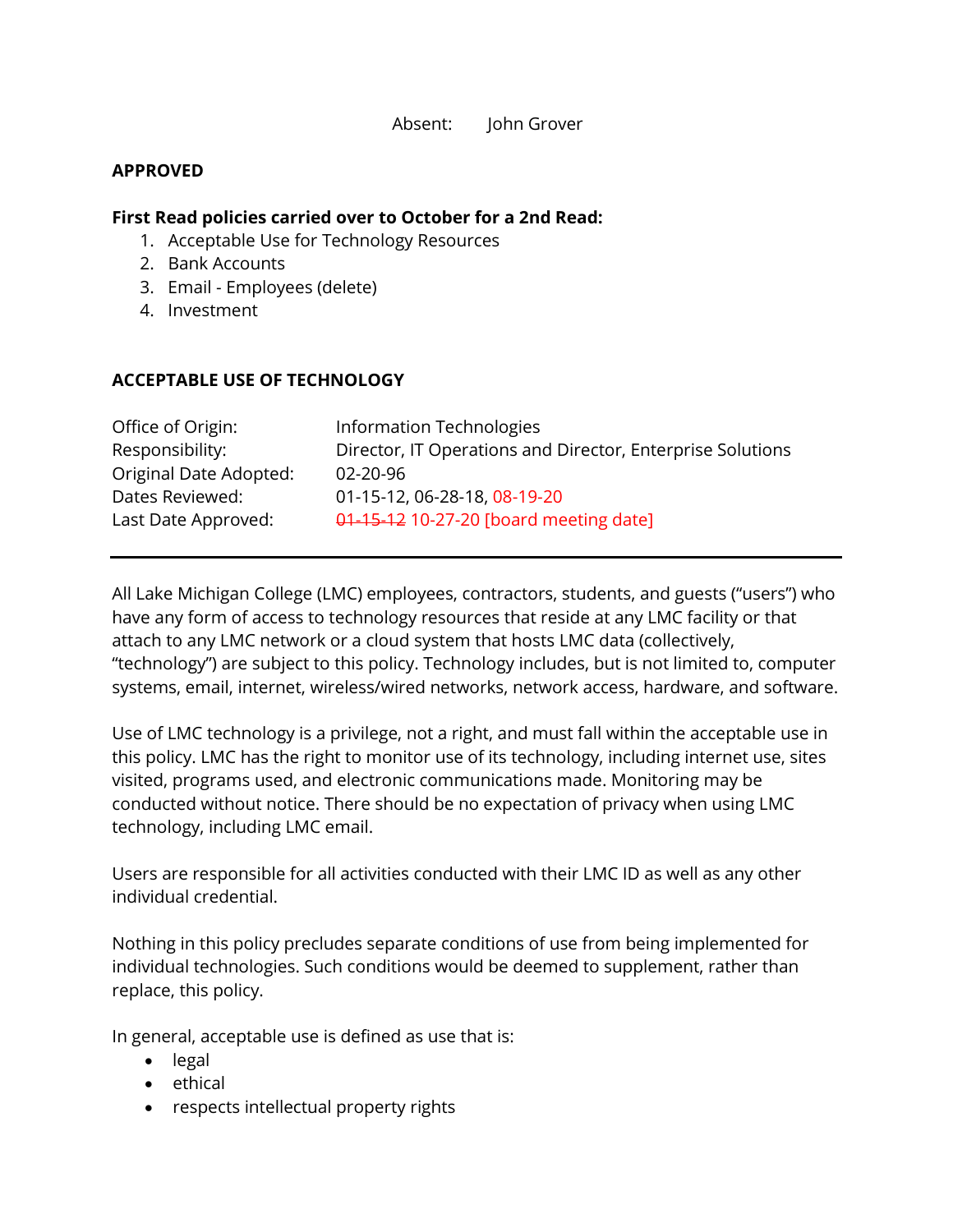- maintains an individual's right to privacy
- free from intimidation and harassment
- reflects academic honesty, and
- shows restraint in consumption of network resources.

The following are specifically prohibited using LMC technology:

- 1. Use of security access privileges for anything other than fulfilling job duties
- 2. Violating federal, state, and local laws/statutes
- 3. Engaging in libelous or slanderous activities
- 4. Violating privacy by sharing personal, confidential, or private information without an individual's permission
- 5. Transmitting personal identifying information (e.g., social security or credit card numbers)
- 6. Altering, dismantling, or disfiguring messages to hide or disguise originator of the message
- 7. Use of a false identity, including representing someone else or completing work using the identity of another individual in an unauthorized manner
- 8. Using another person's ID or log-in information
- 9. Seeking to gain unauthorized access to technology or data
- 10. Sharing ID or account numbers, passwords (*[Passwords](https://www.lakemichigancollege.edu/policies/password)* policy), or other protected information
- 11. Political campaigning
- 12. Advertising not related to LMC
- 13. Conducting personal business during paid working hours, other than during paid work breaks
- 14. Installing or using programs (software, freeware, shareware, games, etc.) unless approved by IT, including demo/evaluation
- 15. Installing LMC software on personal devices unless licensing agreement permits such use
- 16. Violating copyright laws, such as copying software if not the registered owner or illegally sharing or using copyrighted software or digital content.
- 17. Engaging in activities or using any equipment that may damage or disrupt technology or may transmit LMC network communication (e.g., creating or spreading viruses, malware, or ransomware; misuse of resources; overloading a network with excessive data requests)
- 18. Sending or making accessible actively aggressive, attacking, or harassing material
- 19. Sending unsolicited or mass messages (i.e., spam)
- 20. Using technology to obtain, view or disseminate pornography
- 21. Transmitting or making accessible any content that discriminates against any protected classification (see *[Non-Discrimination](https://www.lakemichigancollege.edu/policies/non-discrimination)* policy)

# Email

All employees and contractors acting on behalf of the College must use a College email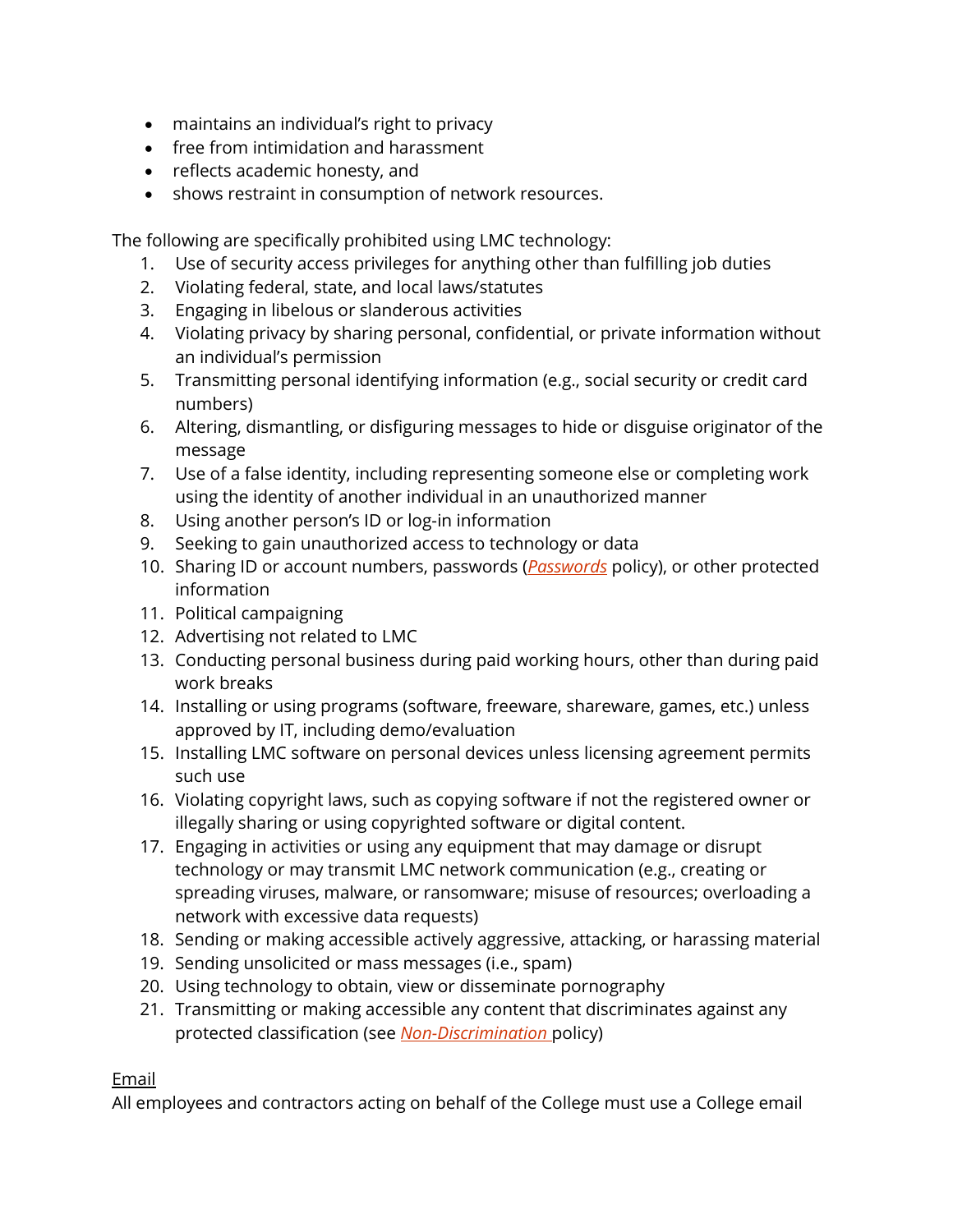account for conducting College business. All College email communications should be conducted solely using College email and not personal email accounts. In addition, College email is to be used for College business, and should not generally be used for personal matters.

Users should exercise extreme caution in using email to communicate confidential or sensitive matters, and should not expect that email is confidential. Confidential or sensitive information must not be shared outside of the College via email, without authorization, at any time.

All email correspondence conducted using College technology is part of the College email system and property of the College. In instances of alleged violation of College policies or procedures email messages may be retrieved and reviewed by administration.

## Violation of Policy

LMC may revoke user access any time this policy appears to have been violated until the investigative process is completed and resolution reached. Violation of this policy is subject to disciplinary procedures, up to and including suspension, discharge, dismissal, termination, expulsion, and/or legal action.

References:

- *[Accessing E-mail Without Prior User Authorization](https://lakemichigancollege.sharepoint.com/PresidentsOffice/Shared%20Documents/Forms/AllItems.aspx?id=%2FPresidentsOffice%2FShared%20Documents%2FCollege%20Procedures%2FAccessing%20Email%20Without%20Prior%20User%20Authorization%20v2020%2Epdf&parent=%2FPresidentsOffice%2FShared%20Documents%2FCollege%20Procedures)* procedure
- *[IT Governance](https://www.lakemichigancollege.edu/policies/it-governance)* policy
- *[Non-Discrimination](https://www.lakemichigancollege.edu/policies/non-discrimination)* policy
- *[Passwords](https://www.lakemichigancollege.edu/policies/password)* policy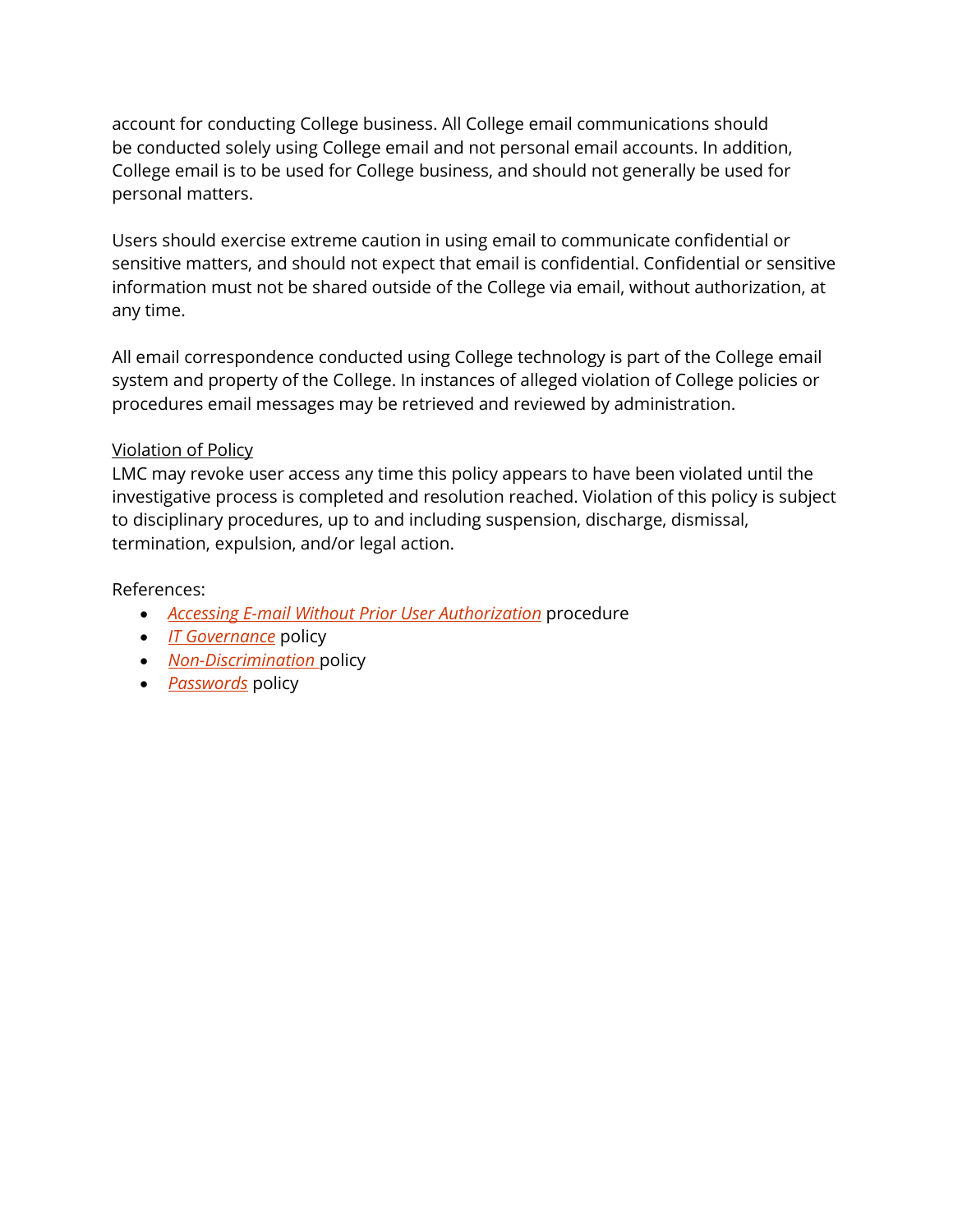#### **BANK ACCOUNTS** – CORPORATE AUTHORIZATION RESOLUTION

| Office of Origin:      |  |  |
|------------------------|--|--|
| Responsibility:        |  |  |
| Original Date Adopted: |  |  |
| Dates Reviewed:        |  |  |
| Last Date Approved:    |  |  |

Finance **Chief Financial Officer**  $06 - 23 - 09$ 01-15-12, 12-11-17 12-11-17, 10-27-20 [next board meeting]

The Lake Michigan College (College) Board of Trustees (Board) Chair and Secretary as well as the College President and Chief Financial Officer (CFO) are delegated by the Board with the authority to:

- Open an account in a commercial bank or any other financial organization and depositing College funds.
- Open or close any depository accounts of the College's.
- Enter into written agreements on behalf and in the name of the College for merchant services agreements, remote check capture agreements, or electronic banking services,
- Enter into written agreements for renting, maintaining, accessing, and/or terminating a safe deposit boxes, or night drop depository boxes and the like.
- Signing a *Corporate Authorization Resolution* on behalf of the College and Board.
- Determining authority levels to endorse checks and erders for other payments of money, approve business credit/debit card access devices, or otherwise withdraw or transfer funds on deposit with a bank.

Two signatures are required to transact each of the above authorized actions. All account names must begin with "Lake Michigan College." Copies of all signature cards will be maintained by the Director of Finance.

### *This should be in the debt policy:*

The CFO does not have authority, without a written resolution approved by the Board, to:

- Sign, execute, or deliver promissory or other evidences of indebtedness to borrow money on behalf of or in the name of the College.
- Endorse, assign, transfer, mortgage or pledge accounts receivable, warehouse receipts, bills of lading, stocks, bonds, real estate or other property now owned or hereafter owned or acquired by the College as security for sums borrowed, or to discount the same, unconditionally guarantee payment of all bills received, negotiated or discounted and to waive demand, presentment, protest, notice of protest and notice of non-payment.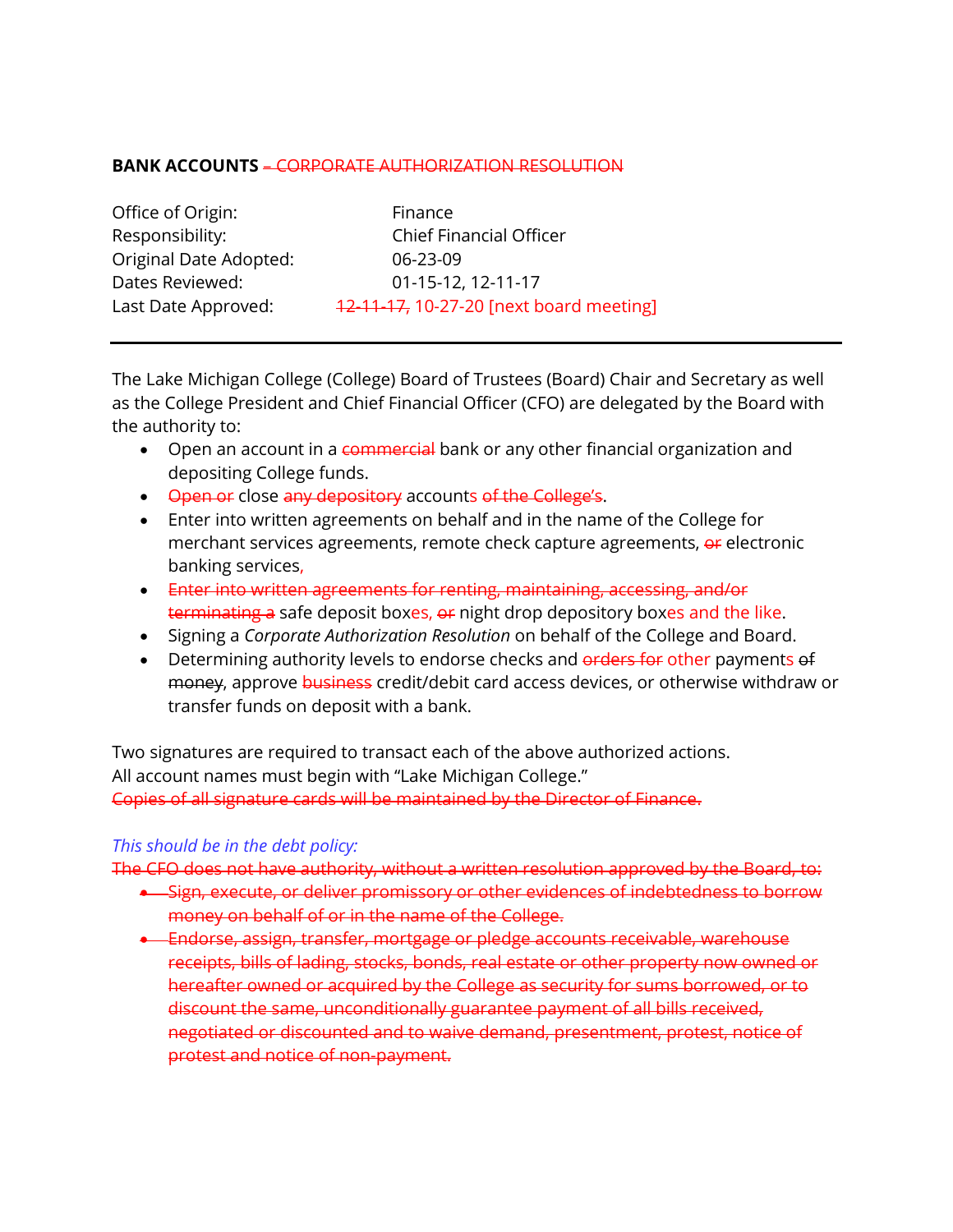# **E-MAIL – EMPLOYEES** Delete – Language incorporated into the Acceptable Use of Technology policy

| Office of Origin:              | Information Technologies |
|--------------------------------|--------------------------|
| Original Date Adopted:         | $04 - 24 - 01$           |
| Dates Reviewed:                | 01-15-12, 07-18-18       |
| Last Date Modified & Approved: | 08-28-18                 |

All employees will receive and must use a Lake Michigan College (the College) email account. All College email communications should be conducted solely using College email and not personal email accounts. College email is to be used for College business, and should not generally be used for personal matters.

Users should exercise extreme caution in using email to communicate confidential or sensitive matters, and should not expect that email is restricted or confidential. Confidential or sensitive information must not be shared outside of the College via email, without authorization, at any time.

All email correspondence conducted using College resources is part of the College email system and property of the College. In instances of alleged violation of College policies or procedures e-mail messages may be retrieved and reviewed by College administration.

The following uses of College email are prohibited and are subject to disciplinary action, up to and including termination:

- to transmit personal identifying information such as social security numbers, credit card data or other sensitive data,
- to transmit or make accessible actively aggressive, attacking, pornographic or harassing content
- to transmit or make accessible any content that discriminates against any protected classification as defined in the College's *Non-Discrimination* policy,
- for private business, product advertisement or political lobbying,
- to alter, dismantle, or disfigure messages to hide or disguise originator of the message,
- for copyright infringement, and
- for sending unsolicited messages (SPAM) or mass emails.

Responsibility: Chief Financial Officer

References: Acceptable Use for Technology Resources policy; E-Mail – Students policy; Non-Discrimination policy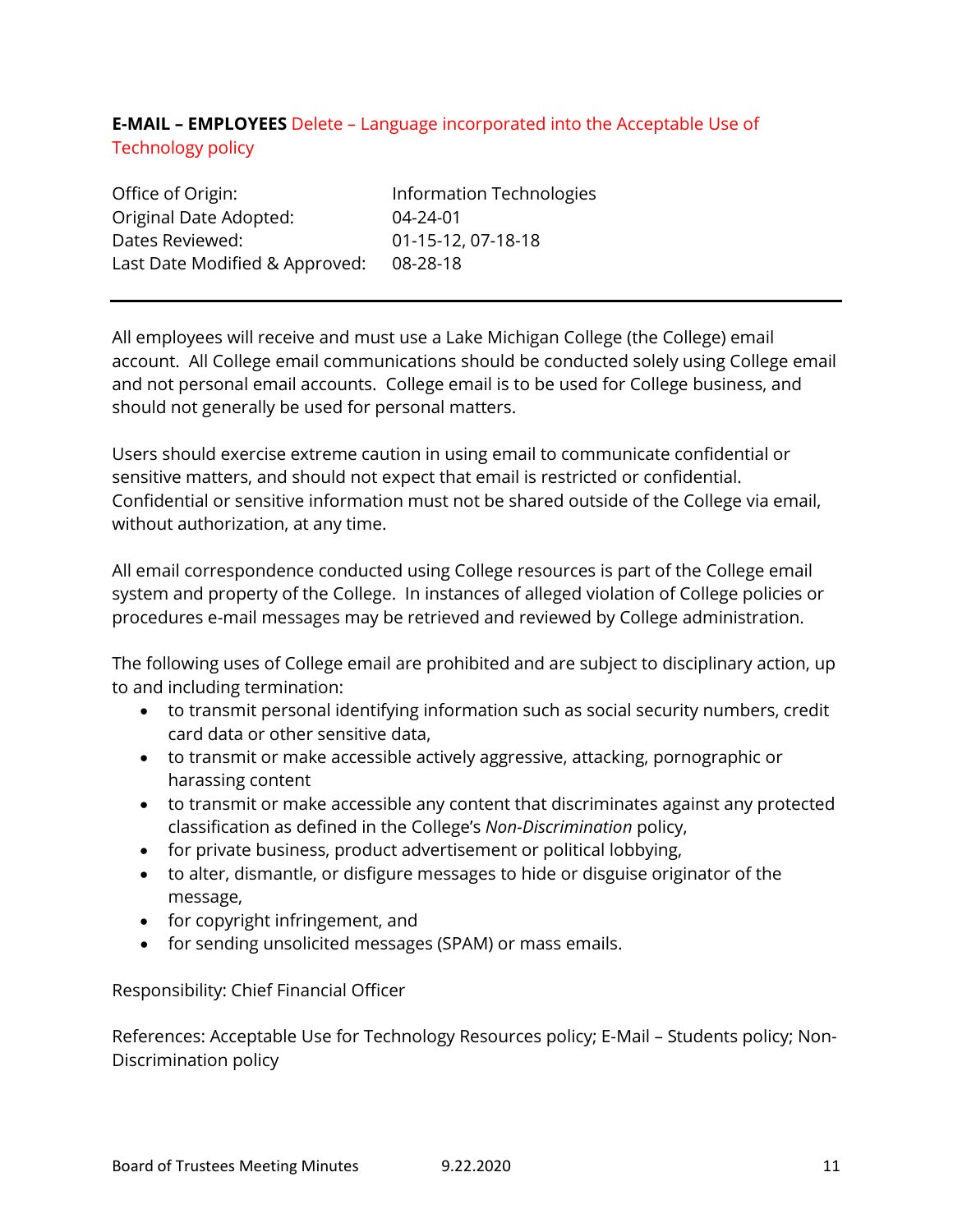#### **INVESTMENTS**

Office of Origin: Finance Responsibility: Chief Financial Officer Original Date Adopted: 05-22-01 Dates Reviewed: 01-15-12, 11-20-17, 08-26-20 Last Date Modified & Approved: 11-20-17, 09-22-20 [board meeting]

It is the policy of Lake Michigan College (the College) Board of Trustees (the Board) to will invest College funds in a manner that will comply with state and federal statutes governing the investment of public funds while providing the highest investment return with maximum security and meeting the daily cash flow needs of the College. This policy applies to all financial assets of the College investments but excludes assets those of the Lake Michigan College Foundation.

The financial assets of the College are accounted for in various funds of the College, including the general fund, debt service fund, building and site fund, trust and agency fund, and any other funds established by the College. Investment income will be allocated to the various funds based on their respective participation and in accordance with Generally Accepted Accounting Principles.

The primary objectives of College banking and investment activities, in order of priority, are:

- 1. Safety Investments will be undertaken in a manner that seeks to first and foremost ensure the safety of the principal and the preservation of capital in the overall portfolio.
- 2. Diversification Investments will be diversified by security type, financial institution, and maturity in order to reduce portfolio and market risks.
- 3. Liquidity The investment portfolio will remain sufficiently liquid to meet all operating requirements that may be reasonably anticipated.
- 4. Return on Investment The investment portfolio will be designed with the objective of obtaining a rate of return throughout the budgetary and business cycles, taking into account risk constraints and cash flow characteristics of the portfolio.

Daily management responsibility for the investment program is delegated to the Chief Financial Officer and her/his designees.

Permissible Investments

The College will comply with section 389.142 of the Michigan Community College Act of 1966 No. 331, as amended. The College will comply with and the Divestment from Terror Act of 2008; see Appendix B.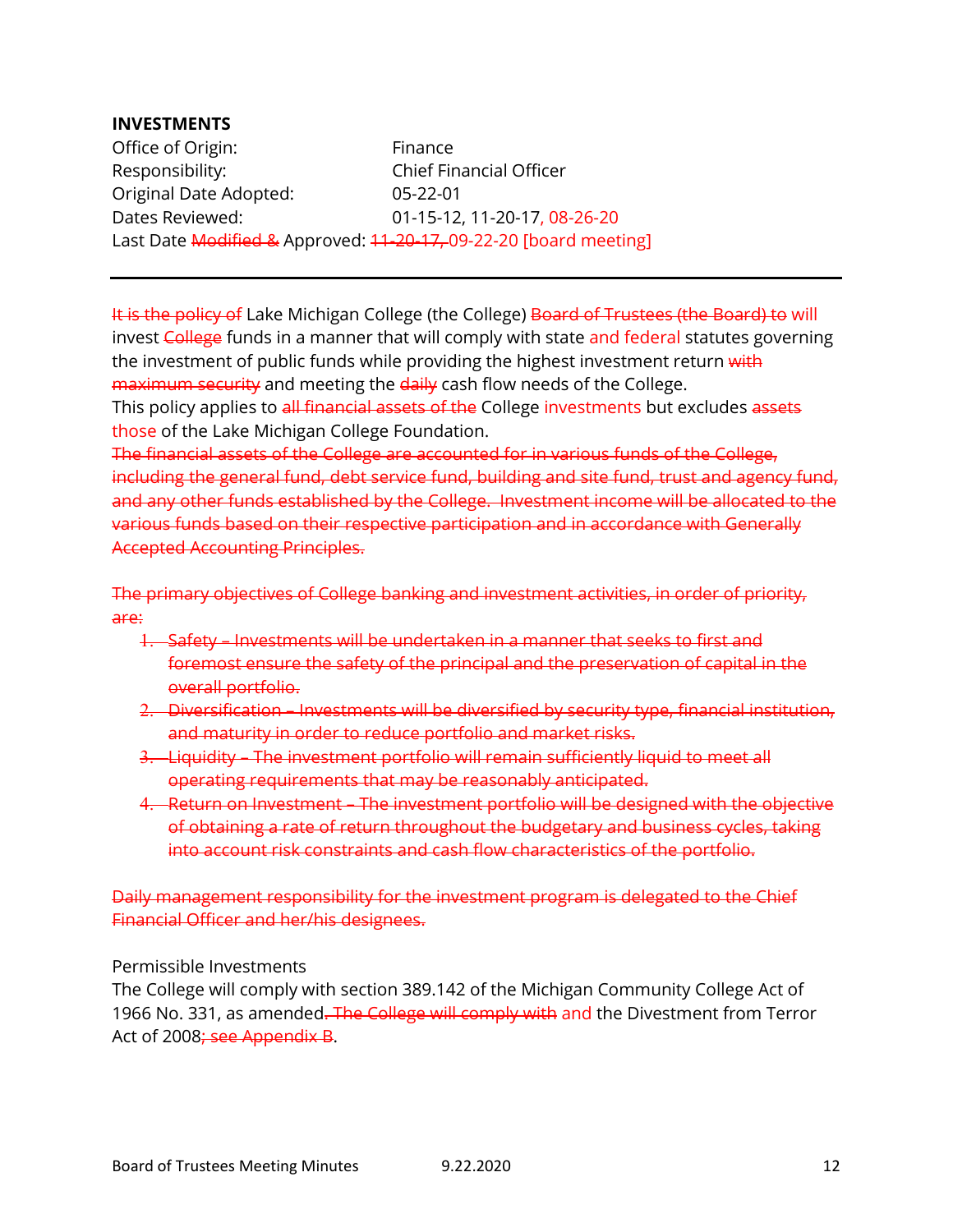The College will not commingle money for the purpose of making an investment authorized by this section. All earnings on an investment will become a part of the fund for which the investment was made.

## References: Michigan Community College Act No. 331, as amended Divestment from Terror Act of 2008

# **Appendix A: COMMUNITY COLLEGE ACT OF 1966 (EXCERPT) - Act 331 of 1966**

389.142 Investment of funds; restrictions; commingling prohibited; disposition of earnings; limitation on investment or deposit of funds; compliance with divestment from terror act; definitions.

(1) Subject to subsections (3) and (4), the treasurer of a community college district, if authorized by resolution of the board of trustees, may invest debt retirement funds, building and site funds, building and site sinking funds, or general funds of the district, but investment is restricted to the following:

(a) Bonds, bills, or notes of the United States, or of an agency or instrumentality of the United States.

(b) Negotiable certificates of deposit, saving accounts, or other interest-earning deposit accounts of a financial institution.

(c) Bankers' acceptances that are issued by a bank that is a member of the federal deposit insurance corporation.

(d) Commercial paper that is supported by an irrevocable letter of credit issued by a bank that is a member of the federal deposit insurance corporation.

(e) Commercial paper of corporations rated prime by at least 1 of the standard rating services.

(f) Mutual funds, trusts, or investment pools composed entirely of instruments that are eligible collateral.

(g) Repurchase agreements against eligible collateral, the market value of which must be maintained during the life of the agreements at levels equal to or greater than the amounts advanced. An undivided interest in the instruments pledged for these agreements must be granted to the community college.

(h) Investment pools, as authorized by the surplus funds investment pool act, 1982 PA 367, MCL 129.111 to 129.118, composed entirely of instruments that are legal for direct investment by a community college.

(i) Certificates of deposit issued in accordance with the following conditions: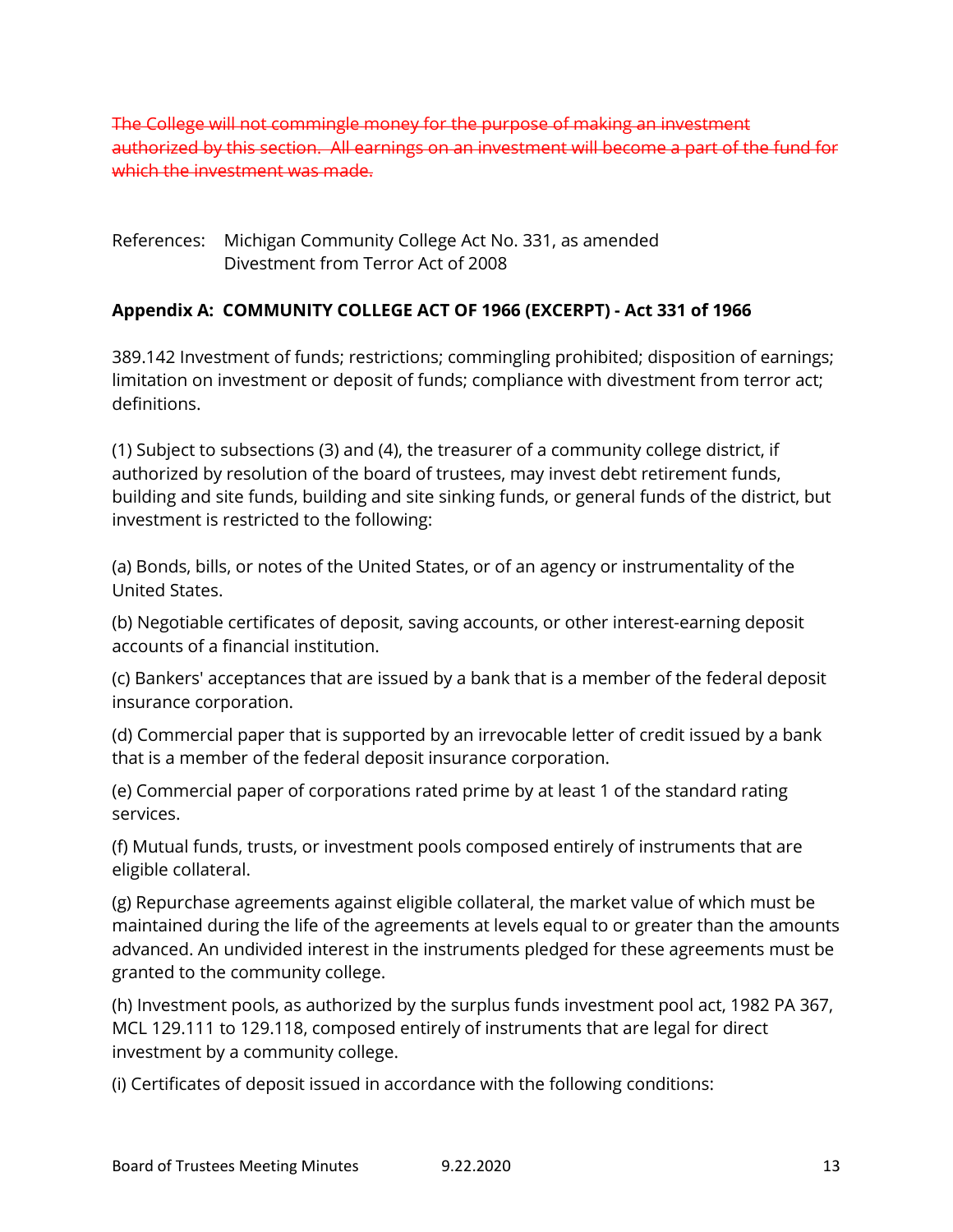(i) The funds are initially invested through a financial institution that is not ineligible to be a depository of surplus funds belonging to this state under section 6 of 1855 PA 105, MCL 21.146.

(ii) The financial institution arranges for the investment of the funds in certificates of deposit in 1 or more insured depository institutions, as defined in 12 USC 1813, or 1 or more insured credit unions, as defined in 12 USC 1752, for the account of the community college district.

(iii) The full amount of the principal and any accrued interest of each certificate of deposit is insured by an agency of the United States.

(iv) The financial institution acts as custodian for the community college district with respect to each certificate of deposit.

(v) At the same time that the funds of the community college district are deposited and the certificate or certificates of deposit are issued, the financial institution receives an amount of deposits from customers of other insured depository institutions or insured credit unions equal to or greater than the amount of the funds initially invested by the community college district through the financial institution.

(j) Deposit accounts that meet all of the following conditions:

(i) The funds are initially deposited in a financial institution that is not ineligible to be a depository of surplus funds belonging to this state under section 6 of 1855 PA 105, MCL 21.146.

(ii) The financial institution arranges for the deposit of the funds in deposit accounts in 1 or more insured depository institutions, as defined in 12 USC 1813, or 1 or more insured credit unions, as defined in 12 USC 1752, for the account of the community college district.

(iii) The full amount of the principal and any accrued interest of each deposit account is insured by an agency of the United States.

(iv) The financial institution acts as custodian for the community college district with respect to each deposit account.

(v) On the same date that the funds of the community college district are deposited under subparagraph (ii), the financial institution receives an amount of deposits from customers of other insured depository institutions or insured credit unions equal to or greater than the amount of the funds initially deposited by the community college district in the financial institution.

(k) Obligations of this state or any of its political subdivisions that at the time of purchase are rated as investment grade by at least 1 standard rating service.

(2) The board of trustees, chief executive officer, or treasurer of a community college district shall not commingle money in the funds of the community college district for the purpose of making an investment authorized by this section, and all earnings on an investment shall become a part of the fund for which the investment was made.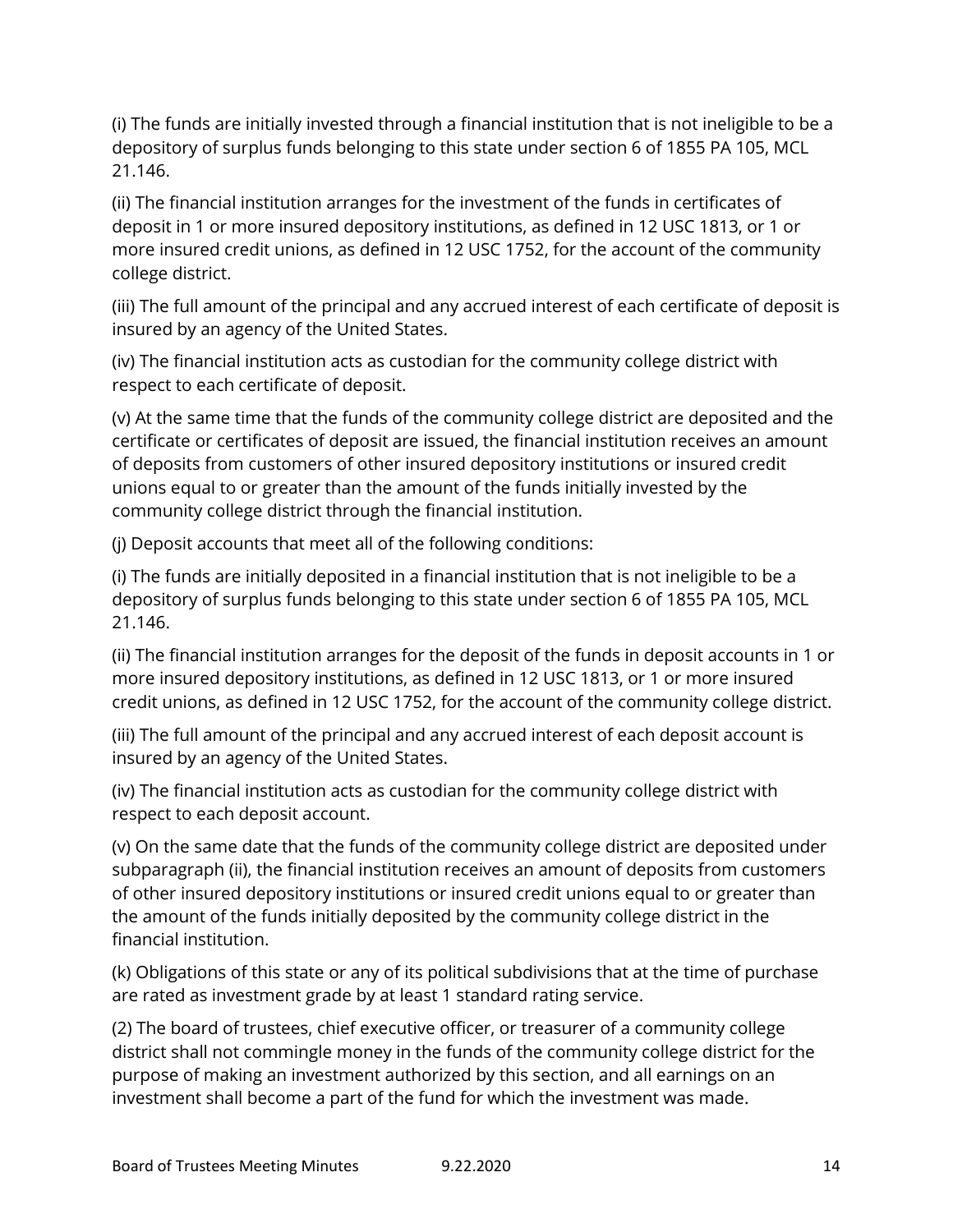(3) The board of trustees, chief executive officer, or treasurer of a community college district shall not invest or deposit any funds of the community college district in any financial institution that is not eligible to be a depository of surplus funds belonging to this state under section 6 of 1855 PA 105, MCL 21.146.

(4) The board of trustees, chief executive officer, or treasurer of a community college district shall comply with the divestment from terror act in making investments or depositing funds under this act.

(5) As used in this section:

(a) "Eligible collateral" means any securities that otherwise would qualify for outright purchase under this act.

(b) "Financial institution" means a state or nationally chartered bank or a state or federally chartered savings and loan association, savings bank, or credit union whose deposits are insured by an agency of the United States government and that maintains a principal office or branch office located in this state under the laws of this state or the United States.

# **Appendix B: DIVESTMENT FROM TERROR ACT Act 234 of 2008**

AN ACT to prohibit the investment of certain state money or other assets in companies with certain types of business operations in countries designated as state sponsors of terror; to require divestment of any current investments in those companies; and to provide for the powers and duties of certain state and local governmental officers and entities.

129.292 Definitions. Sec. 2. As used in this act:

- (a) "Active business operations" means all business operations that are not inactive business operations. Active business operations do not include the activities of any business, legal, or governmental entity or institution that provides humanitarian aid to the people of any state sponsors of terror.
- (b) "Business operations" means engaging in commerce in any form with a state sponsor of terror, including by acquiring, developing, maintaining, owning, selling, possessing, leasing, or operating equipment, facilities, personnel, products, services, personal property, real property, or any other apparatus of business or commerce.
- (c) "Company" means any sole proprietorship, organization, association, corporation, partnership, joint venture, limited partnership, limited liability partnership, limited liability company, or other entity or business association, including all wholly owned subsidiaries, majority-owned subsidiaries, parent companies, or affiliates of those entities or business associations, that exists for profit-making purposes.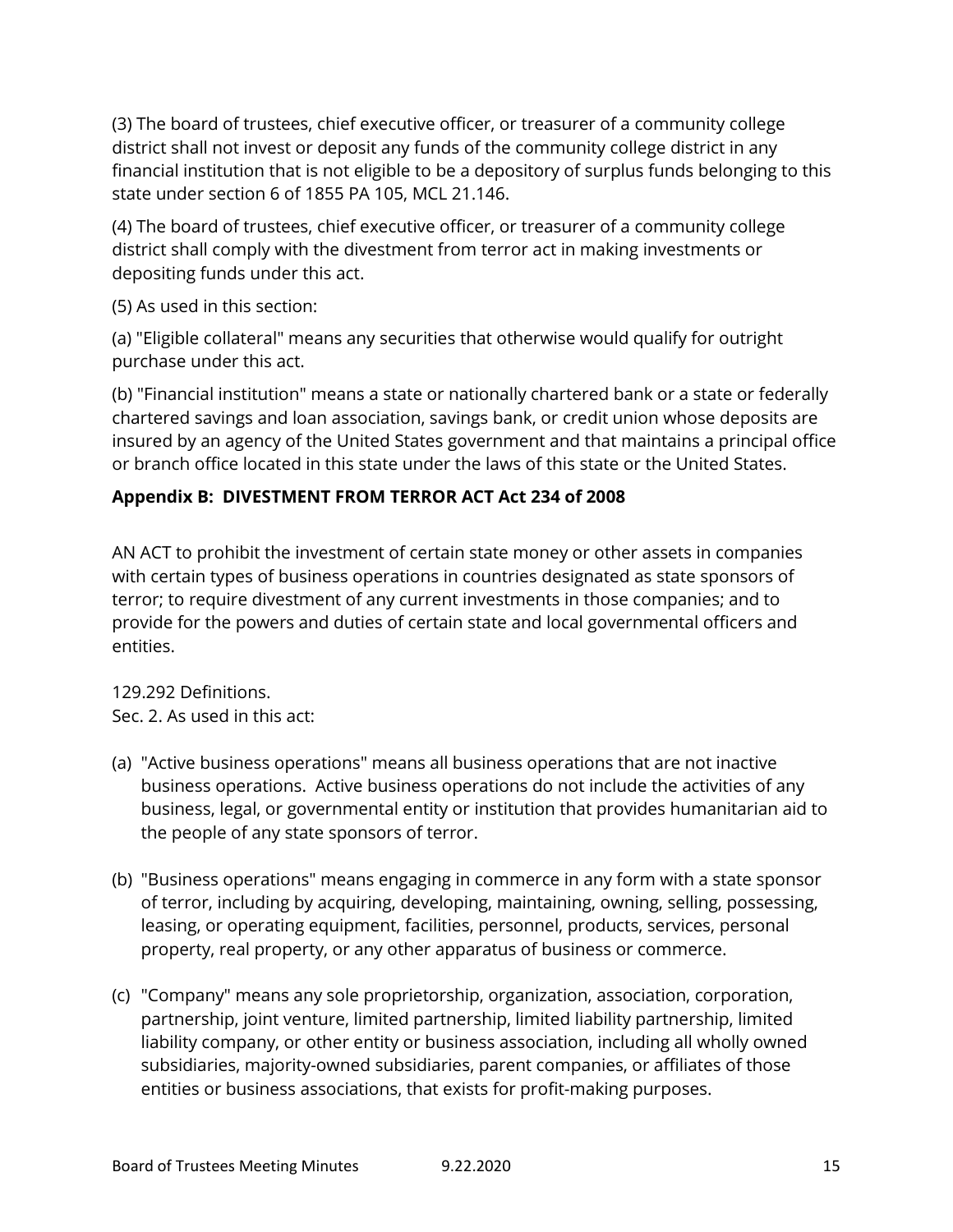- (d) "Direct holdings" in a company means all securities of that company held directly by the fiduciary or in an account or fund in which the fiduciary owns all shares or interests.
- (e) "Fiduciary" means any of the following:
	- (i) The Michigan legislative retirement system board of trustees for the Tier 1 retirement plan available under the Michigan legislative retirement system act, 1957 PA 261, MCL 38.1001 to 38.1080.
	- (ii) The state treasurer for all of the following:
		- (A) The state police retirement system created under the state police retirement act of 1986, 1986 PA 182, MCL 38.1601 to 38.1648.
		- (B) The Tier 1 retirement plan available under the judges retirement act of 1992, 1992 PA 234, MCL 38.2101 to 38.2670.
		- (C) The Tier 1 retirement plan available under the state employees retirement act, 1943 PA 240, MCL 38.1 to 38.69.
		- (D) The public school employees retirement system created under the public school employees retirement act of 1979, 1980 PA 300, MCL 38.1301 to 38.1408.

(iii) The state treasurer in connection with his or her duties under any of the following:

- (A) 1946 (1st Ex Sess) PA 9, MCL 35.602 to 35.610.
- (B) 1855 PA 105, MCL 21.141 to 21.147.
- (C) Section 7 of the Michigan trust fund act, 2000 PA 489, MCL 12.257.
- (D) Children's trust fund under 1982 PA 249, MCL 21.171 to 21.172.
- (E) The McCauley-Traxler-Law-Bowman-McNeely lottery act, 1972 PA 239, MCL 432.1 to 432.47.
- (F) Section 503b of the natural resources and environmental protection act, 1994 PA 451, MCL 324.503b.
- (iv) The board of trustees of a community college subject to the community college act of 1966, 1966 PA 331, MCL 389.1 to 389.195.
- (v) The board of directors of the Michigan education trust described in section 10 of the Michigan education trust act, 1986 PA 316, MCL 390.1430.
- (vi) The board of the Michigan strategic fund under the Michigan strategic fund act, 1984 PA 270, MCL 125.2001 to 125.2094.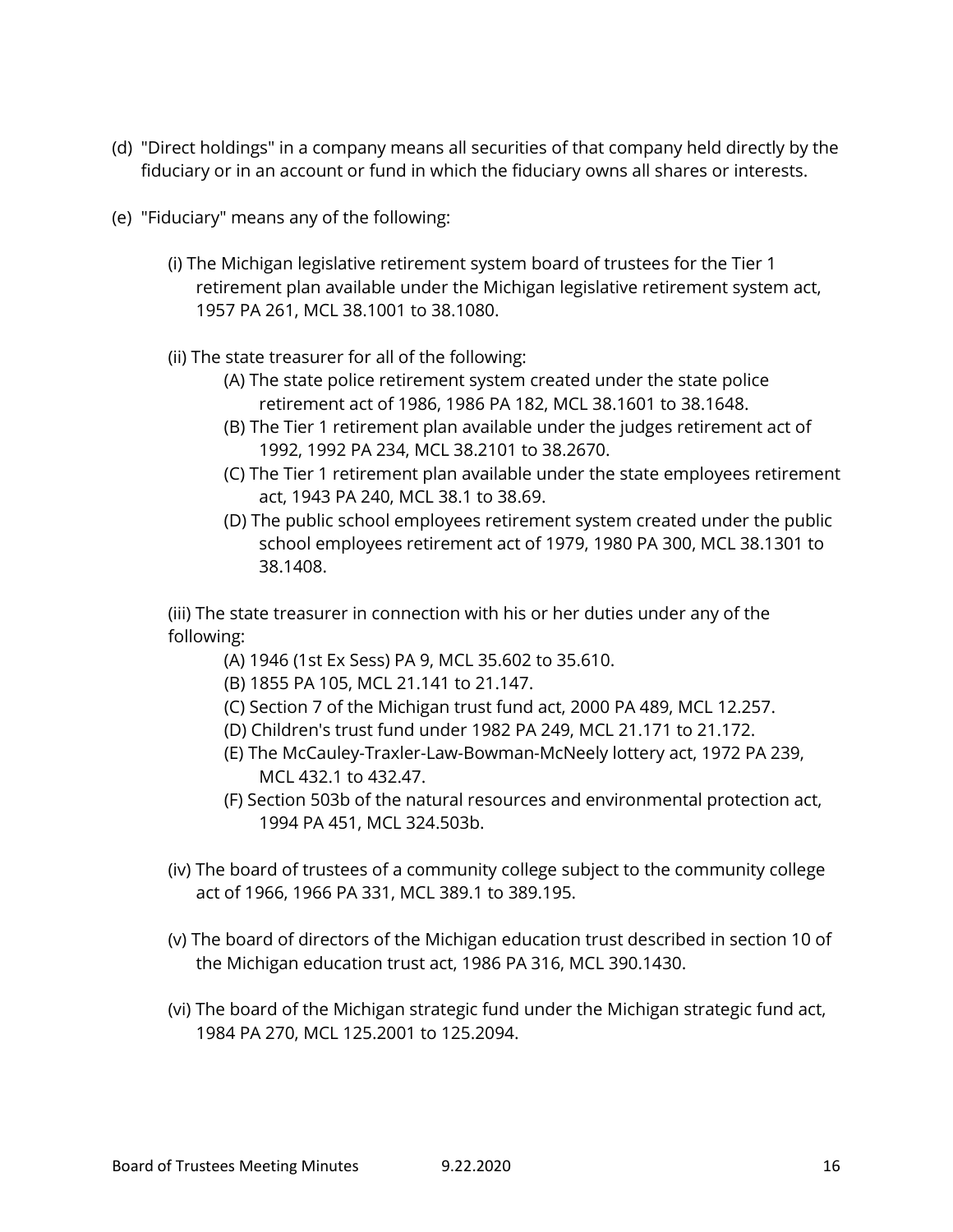- (f) "Inactive business operations" means the mere continued holding or renewal of rights to property previously operated for the purpose of generating revenues but not presently deployed for that purpose.
- (g) "Indirect holdings" in a company means all securities of that company held in an account or fund, including a mutual fund or other commingled fund, managed by 1 or more persons not employed by the fiduciary, in which the fiduciary owns shares or interests together with other investors not subject to the provisions of this act.
- (h) "Scrutinized company" means, except for a company described in subdivision (i), and for a social development company or a company that only meets the criteria of this subdivision because an independently owned franchisee of that company is a scrutinized company, any company that has business operations that involve contracts with or provision of supplies or services to a state sponsor of terror; companies in which a state sponsor of terror has any direct or indirect equity share, consortiums, or projects commissioned by a state sponsor of terror; or companies involved in consortiums and projects commissioned by a state sponsor of terror and 1 or more of the following:

(i) More than 10% of the company's total revenues or assets are directly invested in or earned from or significantly contributed to a state sponsor of terror and the company has failed to take substantial action.

(ii) The company has, with actual knowledge, made an investment of \$20,000,000 or more, or any combination of investments of at least \$10,000,000 each, which in the aggregate equals or exceeds \$20,000,000 in any 12-month period, and which directly or significantly contributes to a state sponsor of terror, and the company has failed to take substantial action.

- (i) A scrutinized company does not mean a company which the United States government has excluded from any present federal sanctions regime relating to a state sponsor of terror, or which has obtained from the United States government an applicable license or approval to conduct a transaction with a state sponsor of terror.
- (j) "Social development company" means a company licensed by the United States department of treasury pursuant to the federal trade sanction reform and export enhancement act of 2000, P.L. 106-387, or a company lawfully operating under the laws of another country, whose primary purpose in a state sponsor of terror is to provide humanitarian goods or services including, food, other agricultural products, supplies or infrastructure, clothing, shelter, medicines or medical equipment, educational opportunities, journalism-related activities, information or information materials, spiritual-related activities, general consumer goods, or services of a purely clerical or reporting nature, to aid the inhabitants of a state sponsor of terror.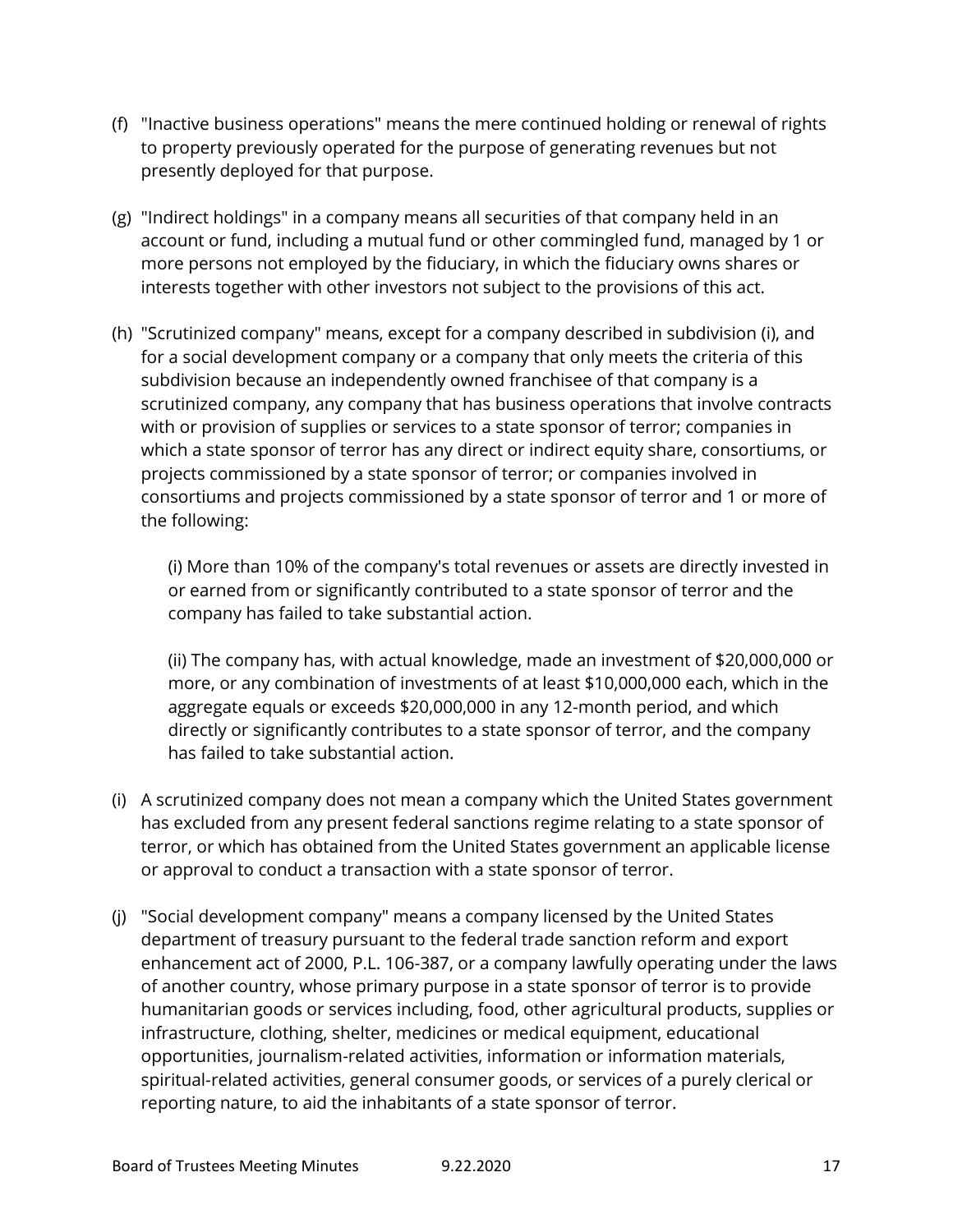- (k) "State sponsor of terror" means, subject to section 10 as to applicability, any country determined by the United States secretary of state to have repeatedly provided support for acts of international terrorism.
- (l) "Substantial action" means adopting, publicizing, and implementing a formal plan to cease scrutinized business operations within 1 year and to refrain from any new business operations.

129.293 Scrutinized companies; identification by fiduciary.

Sec. 3. Within 90 days after the effective date of this act, the fiduciary shall make its best efforts to identify all scrutinized companies in which the fiduciary has direct or indirect holdings or has a current option to have such holdings in the future. The efforts may include 1 or more of the following:

(a) Reviewing and relying, as appropriate in the fiduciary's judgment, on publicly available information regarding companies with business operations in a state sponsor of terror, including information provided by nonprofit organizations, research firms, international organizations, and government entities.

(b) Contacting asset managers contracted by the fiduciary that invest in companies with business operations in a state sponsor of terror.

(c) Contacting other institutional investors that have divested from or engaged with companies that have business operations in a state sponsor of terror.

(d) Reviewing the laws of the United States regarding the levels of business activity that would cause application of sanctions against companies conducting business or investing in countries that are designated state sponsors of terror.

129.294 Scrutinized companies; assembly into list; modification; procedure to be adhered to by fiduciary.

Sec. 4.

(1) At the end of the 90-day period or by the first meeting of the fiduciary following the 90 day period described in section 3, the fiduciary shall assemble all scrutinized companies identified into a scrutinized companies list.

(2) The fiduciary shall update the scrutinized companies list described in subsection (1) on a quarterly basis based on evolving information from, among other sources, those sources listed in section 3. However, if a fiduciary receives credible information that shows that a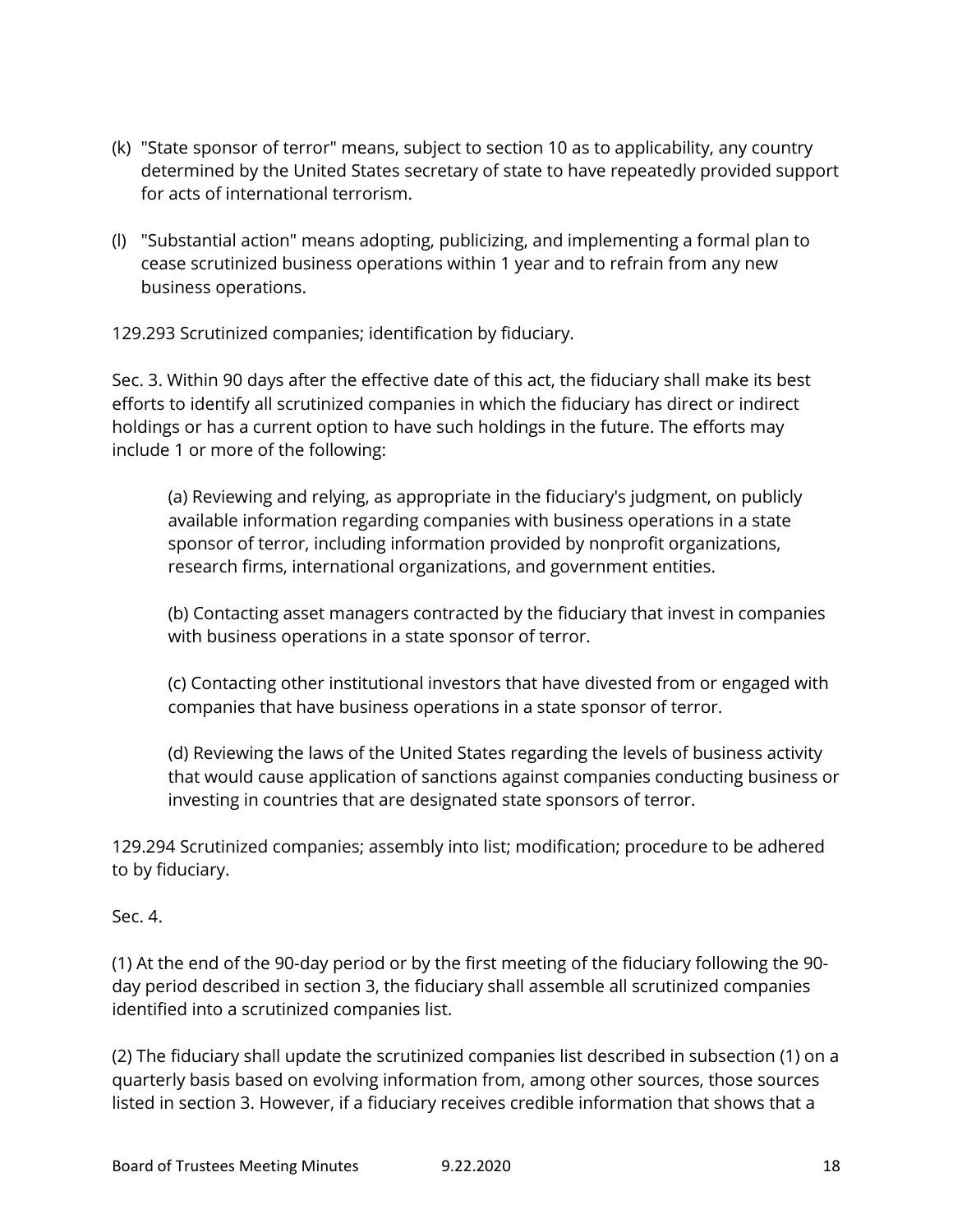scrutinized company was wrongfully identified as a scrutinized company, the fiduciary shall immediately modify the scrutinized company list to remove the name of the scrutinized company.

(3) The fiduciary shall adhere to the following procedure for companies on the scrutinized companies list described in subsection (1):

(a) The fiduciary shall immediately determine the companies on the scrutinized companies list in which the fiduciary oversees pursuant to its responsibilities as described in section 2(e).

(b) For each company identified in subdivision (a) with only inactive business operations, the fiduciary shall send a written notice informing the company of this section and encourage the company to continue to refrain from initiating active business operations in a state sponsor of terror until it is able to avoid scrutinized business operations and further encourage the company to engage in substantial humanitarian operations in the country. The fiduciary shall continue the correspondence on a semiannual basis.

(c) For each company newly identified in subdivision (a) with active business operations, the fiduciary shall send a written notice informing the company of its scrutinized company status and that it may become subject to divestment by the fiduciary. The notice shall offer the company the opportunity to clarify its state sponsor of terror-related activities and shall encourage the company, within 90 days, to either cease its scrutinized business operations or convert such operations to inactive business operations in order to avoid qualifying for divestment by the fiduciary.

(d) If, within 90 days following the fiduciary's first engagement with a company, that company ceases scrutinized business operations, the company shall be removed from the scrutinized companies list and this act shall cease to apply to it unless it resumes scrutinized business operations. If, within 9 months following the fiduciary's first engagement, the company converts its scrutinized active business operations to inactive business operations, the company shall not be subject to this act.

(e) If, after 90 days following the fiduciary's first engagement with a company, if the company has not developed and announced a plan to convert its active business operations to inactive business operations, and only while the company continues to have scrutinized active business operations, the fiduciary shall sell, redeem, divest, or withdraw all publicly traded securities of the company, according to the following schedule:

(i) At least 50% of the assets shall be removed from the fiduciary's assets under management within 9 months after the company's most recent appearance on the scrutinized companies list.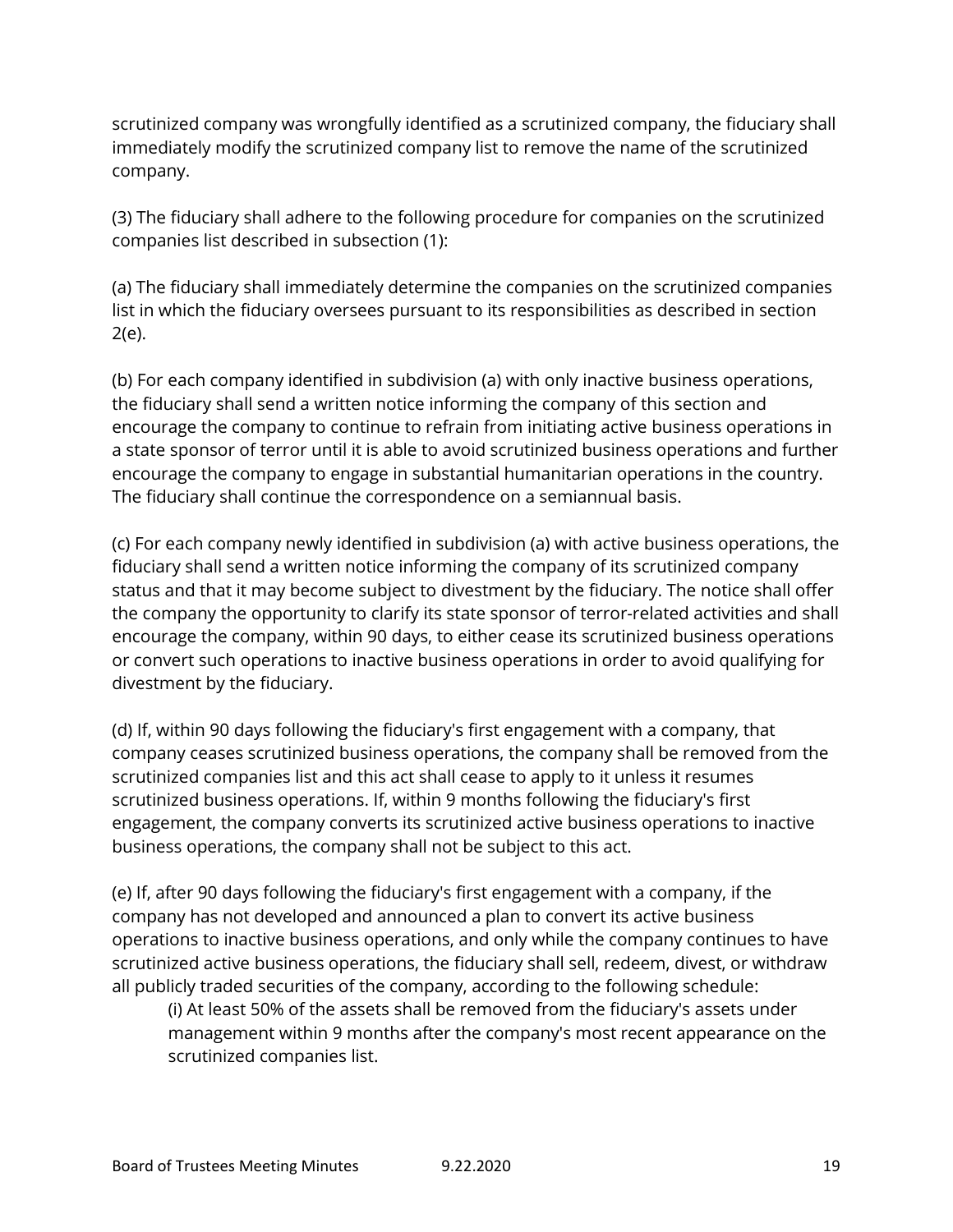(ii) 100% of the assets shall be removed from the fiduciary's assets under management within 15 months after the company's most recent appearance on the scrutinized companies list.

(f) Except as provided in subdivision (g), at no time shall the fiduciary acquire securities of companies on the scrutinized companies list that have active business operations.

(g) Subdivisions (e) and (f) shall not apply to indirect holdings in actively managed investment funds. For purposes of this section, actively managed investment funds include private equity funds and publicly traded funds. Before the fiduciary invests in a new private equity fund that is not in the fiduciary's portfolio as of the effective date of this act, the fiduciary shall perform due diligence to prevent investment in any private equity fund in violation of this act. The fiduciary is not required to identify holdings in private equity funds or submit engagement letters to those funds. If the manager of a publicly traded, actively managed fund that is in the fiduciary's portfolio on the effective date of this act creates a similar publicly traded, actively managed fund with indirect holdings devoid of identified scrutinized companies with scrutinized active business operations as defined in this act, the fiduciary is not required to, but is strongly encouraged to, replace all applicable investments with investments in the similar fund in an expedited time frame consistent with prudent investment standards.

129.295 Internet website; collection and publication of information.

Sec. 5. The department of treasury shall collect and publish the following information on the department's internet website no later than 1 year after the effective date of this act and shall periodically update the information at reasonable intervals:

(a) All investments sold, redeemed, divested, or withdrawn in compliance with this section.

(b) All prohibited investments made under this section.

(c) Any progress made under section 4(3)(g).

129.296 Exemption from conflicting statutory or common law obligations. Sec. 6. (1) With respect to actions taken in compliance with this act, including all good faith determinations regarding companies as required by this act, the fiduciary shall be exempt from any conflicting statutory or common law obligations, including any obligations in respect to choice of asset managers, investment funds, or investments for the fiduciary's securities portfolios.

(2) The fiduciary, members of an investment advisory committee, and any person with decision-making authority with regard to investments of the fiduciary shall not be held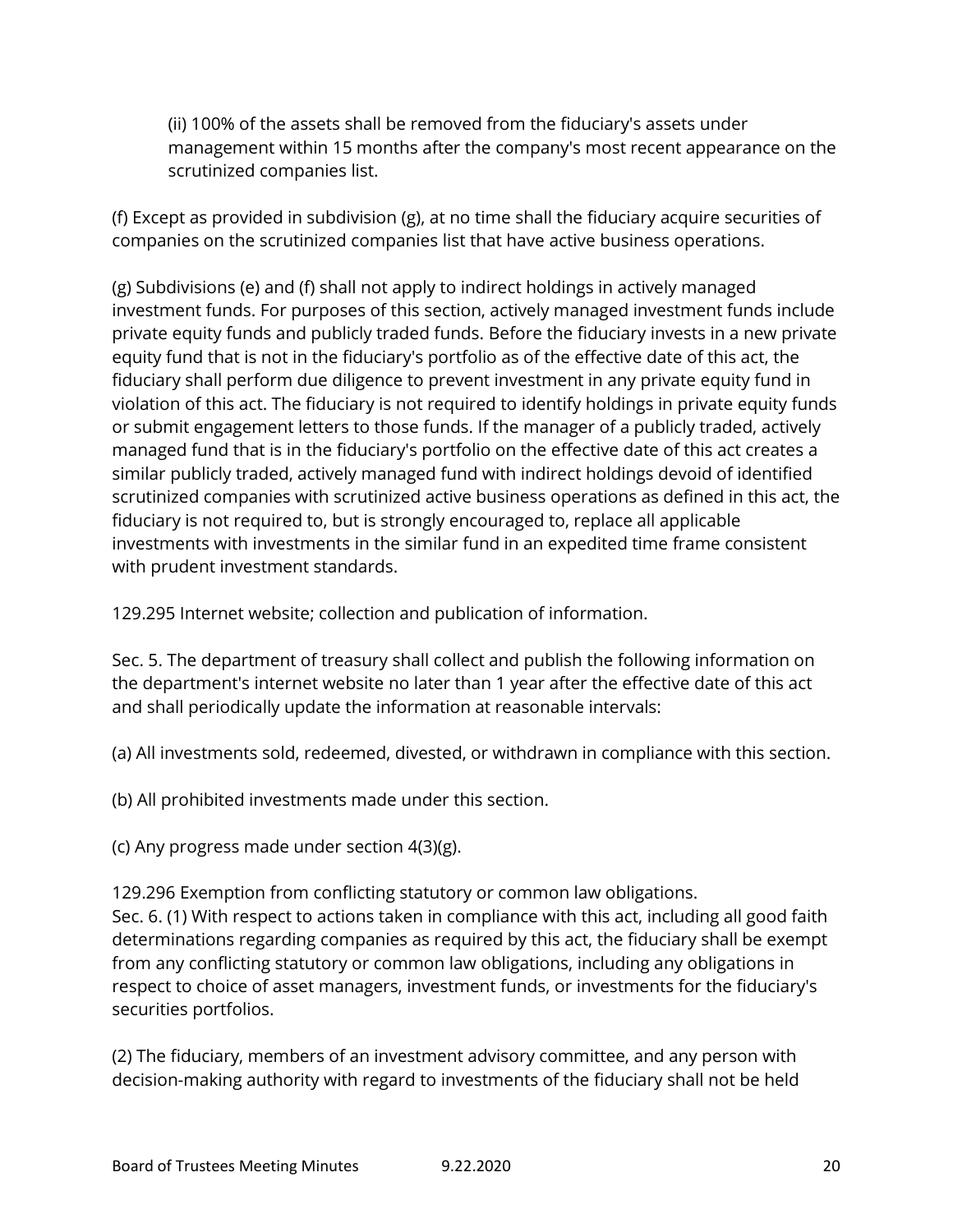liable for any action undertaken for the purpose of complying with or executing the mandates required under this act.

129.297 Severability.

Sec. 7. If any provision, section, subsection, sentence, clause, phrase, or word of this act or its application to any person or circumstance is found to be invalid, illegal, unenforceable, or unconstitutional, the same is hereby declared to be severable and the balance of this legislation shall remain effective and functional notwithstanding such invalidity, illegality, unenforceability, or unconstitutionality.

129.298 Business with Sudan; fiduciary subject to provisions of public employee retirement system investment act.

Sec. 8. If a scrutinized company does business with the government of Sudan and the fiduciary is subject to the divestment provisions of section 13c of the public employee retirement system investment act, 1965 PA 314, MCL 38.1133c, for that period of time the fiduciary shall follow the divestment criteria contained in section 13c of the public employee retirement system investment act, 1965 PA 314, MCL 38.1133c, and not the divestment provisions of this act.

129.299 Business with Iran; fiduciary subject to provisions of public employee retirement system investment act.

Sec. 9. If a scrutinized company does business with the government of Iran and the fiduciary is subject to the divestment provisions of section 13d of the public employee retirement system investment act, 1965 PA 314, MCL 38.1133d, for that period of time the fiduciary shall follow the divestment criteria contained in section 13d of the public employee retirement system investment act, 1965 PA 314, MCL 38.1133d, and not the divestment provisions of this act.

129.300 Applicability of act; dates; extension.

Sec. 10.

(1) If a state sponsor of terror is any of the following countries, then, except as provided in subsection (2), the provisions of this act begin to apply on the following dates:

(a) Syria, January 1, 2010.

(b) Cuba, January 1, 2011.

(c) Any other country, 12 months following the determination by the United States secretary of state.